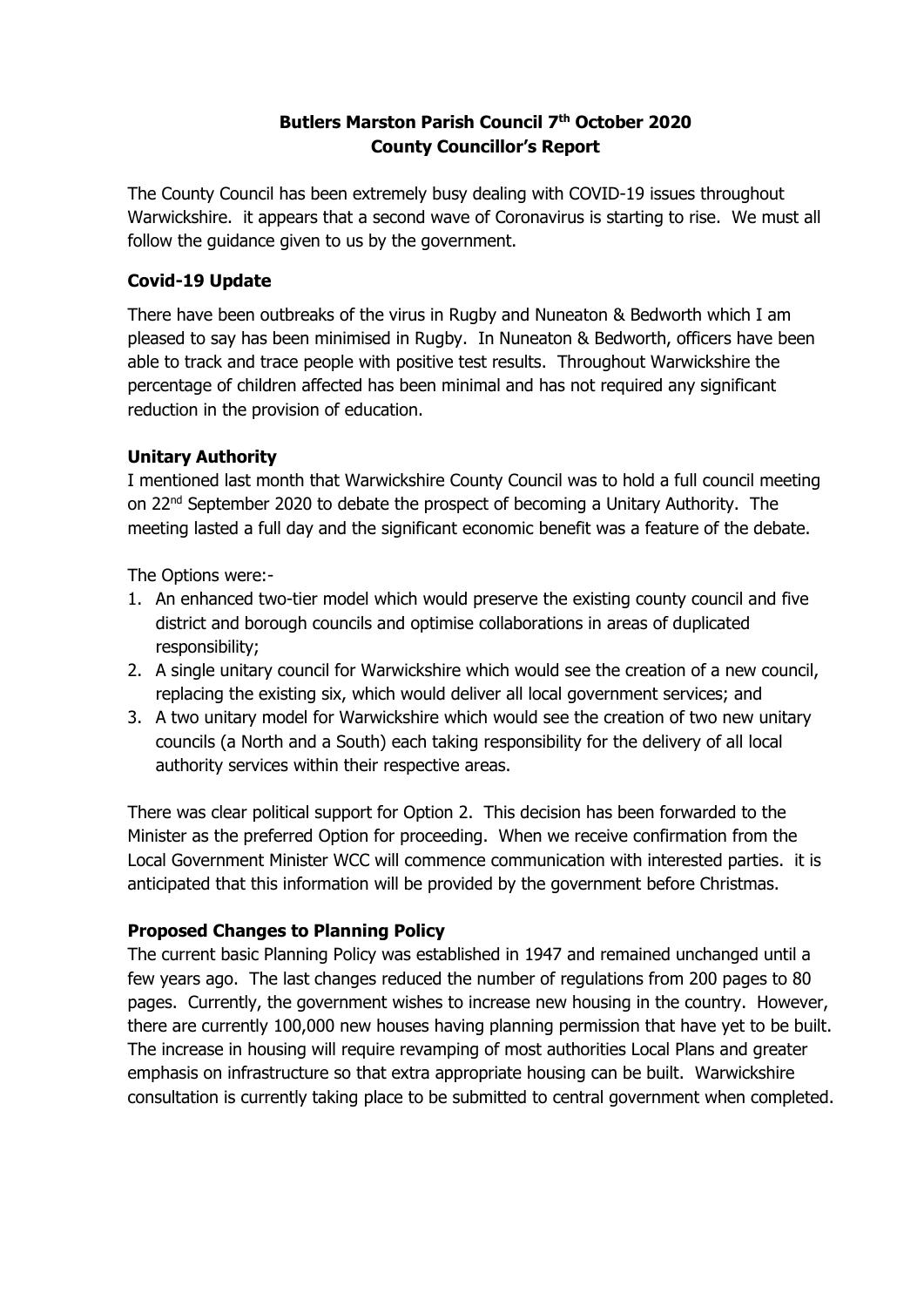**Cllr Chris Williams Member for Kineton and Red Horse Division 05.10.2020**

# **Butlers Marston Parish Council Meeting District Councillors report 7 th October 2020**

## **Covid cases**

The latest number of Covid-19 cases in the District as from  $5<sup>th</sup>$  October is at a total of 721.

## **Social Distancing**

Now that the restaurants and retail facilities are gradually opening, the Council is urging the residents of the District to still maintain "social distancing" wherever possible.

## **Homeless and rough sleepers**

Stratford District Council have managed to re-home all of the rough sleepers in the District during the pandemic bar one who would not be re-homed but preferred to sleep in his tent

## **Biffa**

The council is still receiving letters of thanks for the service that Biffa have been giving during the Covid-19 crisis. They have continued and maintained the refuse collection despite the crews in some cases being short staffed due to the pandemic

## **New Cabinet Member**

As tourism plays a major part in the economy of the district of Stratford, the Leader of Stratford-on-Avon District Council, Cllr Tony Jefferson has appointed Cllr Matt Jennings (Henley-in-Arden Ward Member) as Tourism and Economic Development Portfolio Holder on Stratford-on-Avon District Council's Cabinet. This is a new post on The Cabinet effective immediately and is designed to help lead the Council's response to the economic impact of the ongoing COVID-19 pandemic. Cllr Matt Jennings has been a District Councillor since May 2019 and is currently a member of the Audit and Standards Committee and Planning Committee A. Cllr Jennings has lived in the District since 2017 and runs a small project management and IT business. In his spare time Cllr Jennings enjoys kickboxing and taekwondo.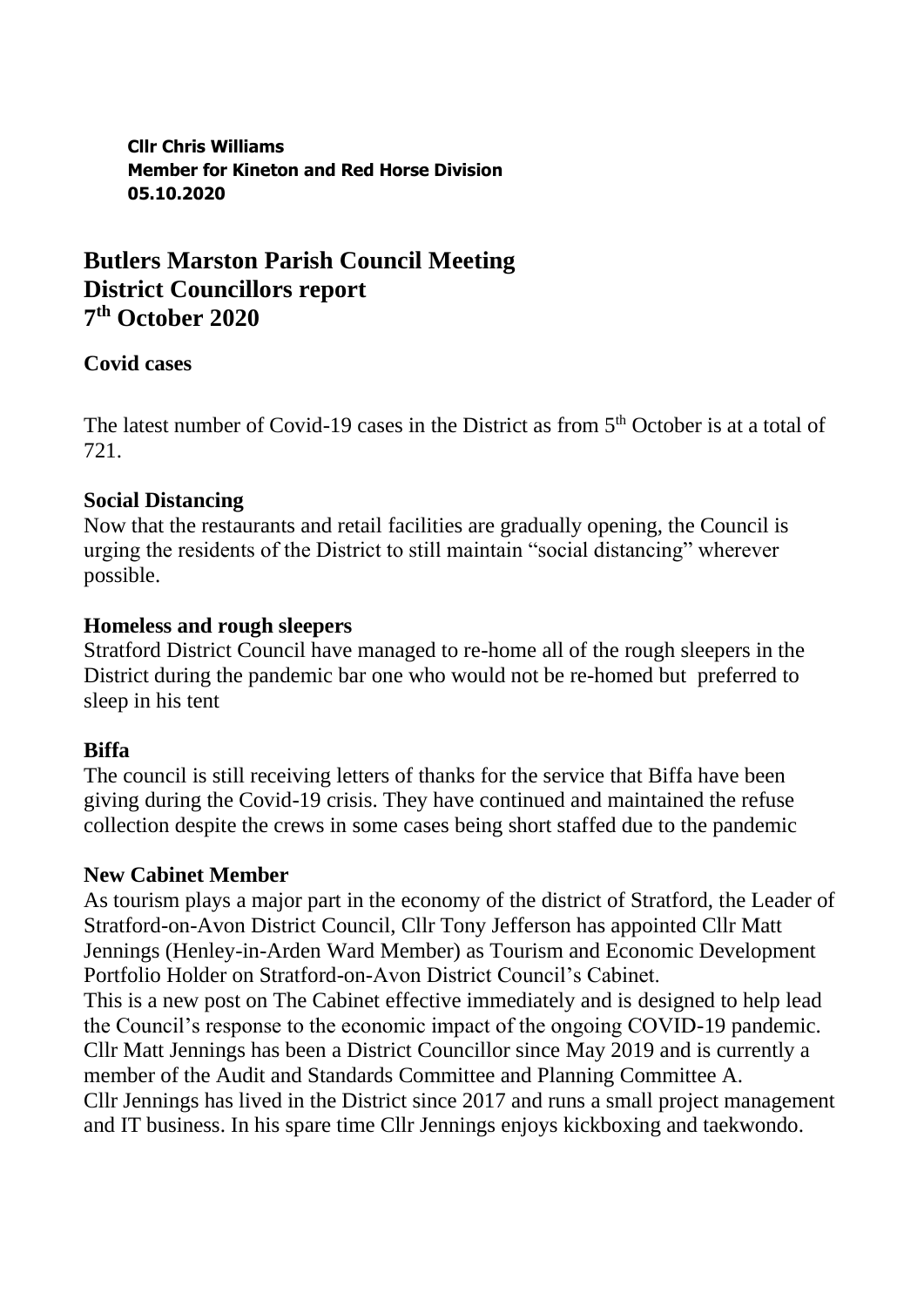**Scam alert: COVID-19 Council Tax reduction email**

Officials from Stratford-on-Avon District are warning residents, following reports of an email hitting inboxes claiming to be from GOV.UK, offering a Council Tax reduction.

The email is covered in the branding of the UK Government and is signed off by the 'Government Digital Service Team'. It invites recipients to click on a link to 'Claim your Council Tax Reduction Now' and when opened takes the resident to a website which has the same look-and-feel as the GOV.UK website and asks for personal details such as name, address and banking details.

**This message and website are fraudulent. Anyone who enters their details are at great risk of losing money.**

*"The key is to stay alert – if something looks too good to be true, then chances are it's a scam. And if you're in any doubt then be sure to contact the District Council."*

### **How to avoid scams**

**Stop:** Take a moment to stop and think before parting with your money or information could keep you safe.

**Challenge**: Could it be fake? It's okay to reject, refuse or ignore any requests. Only criminals will try to rush or panic you.

**Protect**: Contact your bank immediately if you think you have fallen for a scam and report it to Action Fraud.

The District Council has no legal power to suspend the collection of Council Tax and must collect Council Tax, unless or until Central Government change this. We do completely understand the pressure many households now find themselves under but there are options available to help individual households.

Additional support may be available for families, already in receipt of council tax support and experiencing financial difficulties, depending on their individual circumstances.

Also most residents pay their Council Tax over 10 months but they are entitled to extend their Council Tax instalments from 10 to 12 months, reducing the monthly payments by paying over a longer period for no extra charge or by taking their twomonth Council Tax 'holiday' now instead of in February and March next year. *If you do need assistance with your Council Tax payments please call the District Council on 01789 267575.* 

Stratford-on-Avon District Council has received funding of £660,000 from the Government, as part of the response to the COVID-19 outbreak, to help those residents who receive Local Council Tax Support. This funding is targeted at benefit recipients classed as '*working-age*' who qualify for Local Council Tax Support. Those residents who are in receipt of Local Council Tax Support, this year, have received a one-off discount of up to £150, which the District Council has apply directly onto their Council Tax Account, meaning the total amount of Council Tax they need to pay will automatically be reduced by up to £150 and adjustments have been made automatically to those accounts that qualify.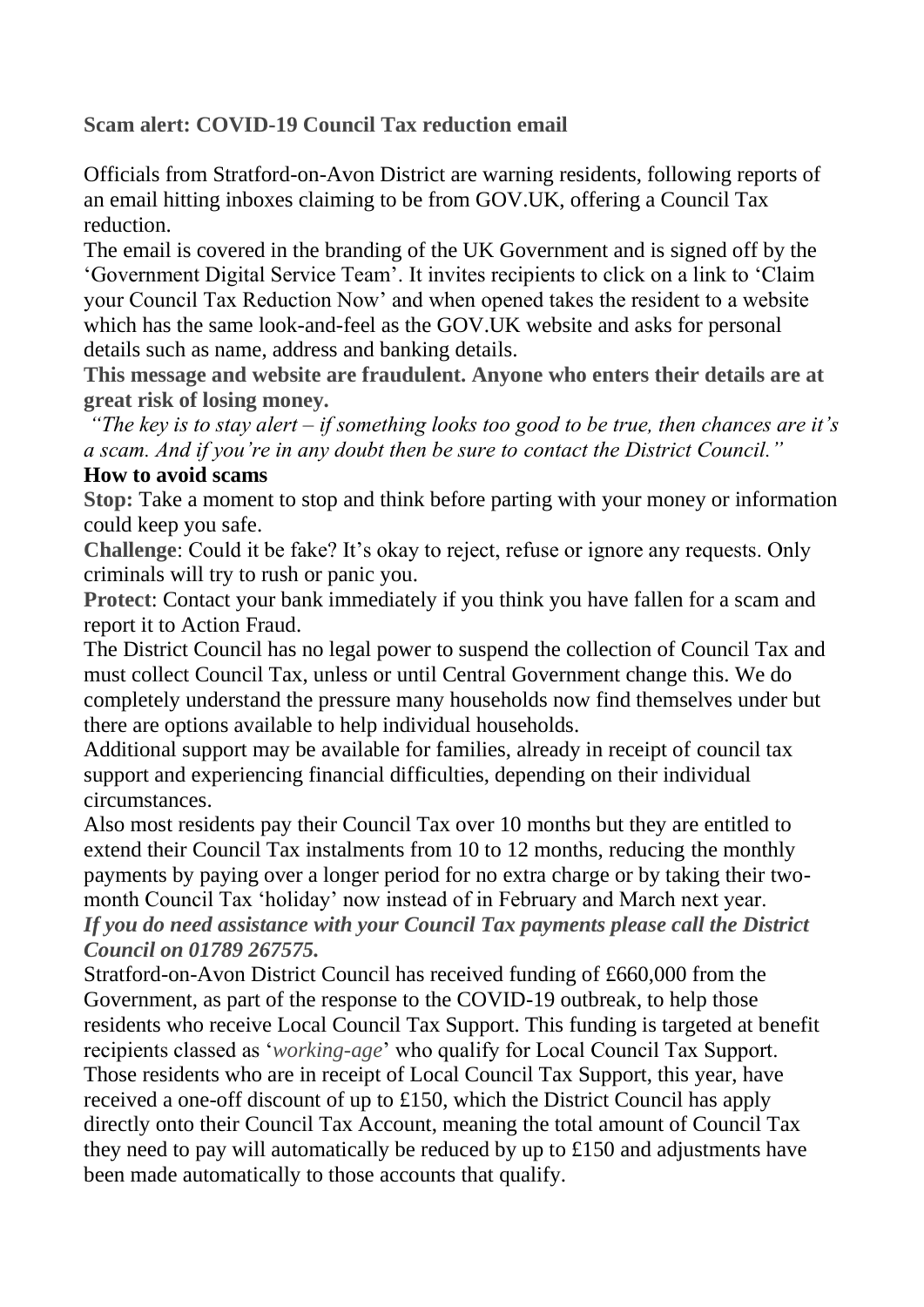If you have any queries regarding this please contact the Benefit Team by email at: benefits.sdc@stratford-dc.gov.uk

**To date (end of May):** The District Council has paid a total of £526,636.42 to 3,546 cases.

# **JOINT NEWS RELEASE FROM DISTRICT AND BOROUGH COUNCIL LEADERS: WARWICKSHIRE UNITARY AUTHORITIES REPORT**

# **Monday, 21 September 2020**

The five district and borough councils in Warwickshire believe that the future of local government in the county should be shaped by the views of residents, businesses, community groups, town, and parish councils.

An independent assessment of options for the biggest re-organisation of local government across the county in almost 50 years has been completed by Deloitte. Their expert report will be used as the basis for these important initial public consultations.

The report was commissioned by the five District and Borough Councils in the county ahead of a Government White Paper on reform which is expected in the coming months. The Councils have agreed to seek the public's views before formulating proposals for change once the White Paper has been published.

Deloitte found that creating two councils – north and south – would be the best way to provide better value for money, higher quality services focused on their communities. Two Unitary Councils would also foster stronger local leadership, giving clearer lines of responsibility and accountability.

The new authorities would replace the current two-tier system in the county, where the county council is responsible for certain services such as highways, transport and social care, and the five borough and district councils are responsible for others such as planning, waste collection and leisure.

Views will be sought on options for the county, including the recommended option of creating a new Unitary Council which covers the Boroughs of North Warwickshire, Nuneaton & Bedworth and Rugby, while establishing a second South Warwickshire Council covering Warwick and Stratford Districts.

Although the report, commissioned by the five councils, found having a single authority for the whole of Warwickshire would save marginally more money overall, different levels of Council Tax could remove those savings, would 'diminish local leadership' and would harm the quality of service provision locally.

While the two new unitary authorities would be separate, the report also recommended collaborative working for services such as children's care and waste disposal, as well as becoming full members of the West Midlands Combined Authority for higher-level strategic economic development and transport.

Crucially, the report found the county's clear north-south divide in terms of the economy, health needs and demographics means having two unitary authorities would represent better value for money than having one authority controlling the whole of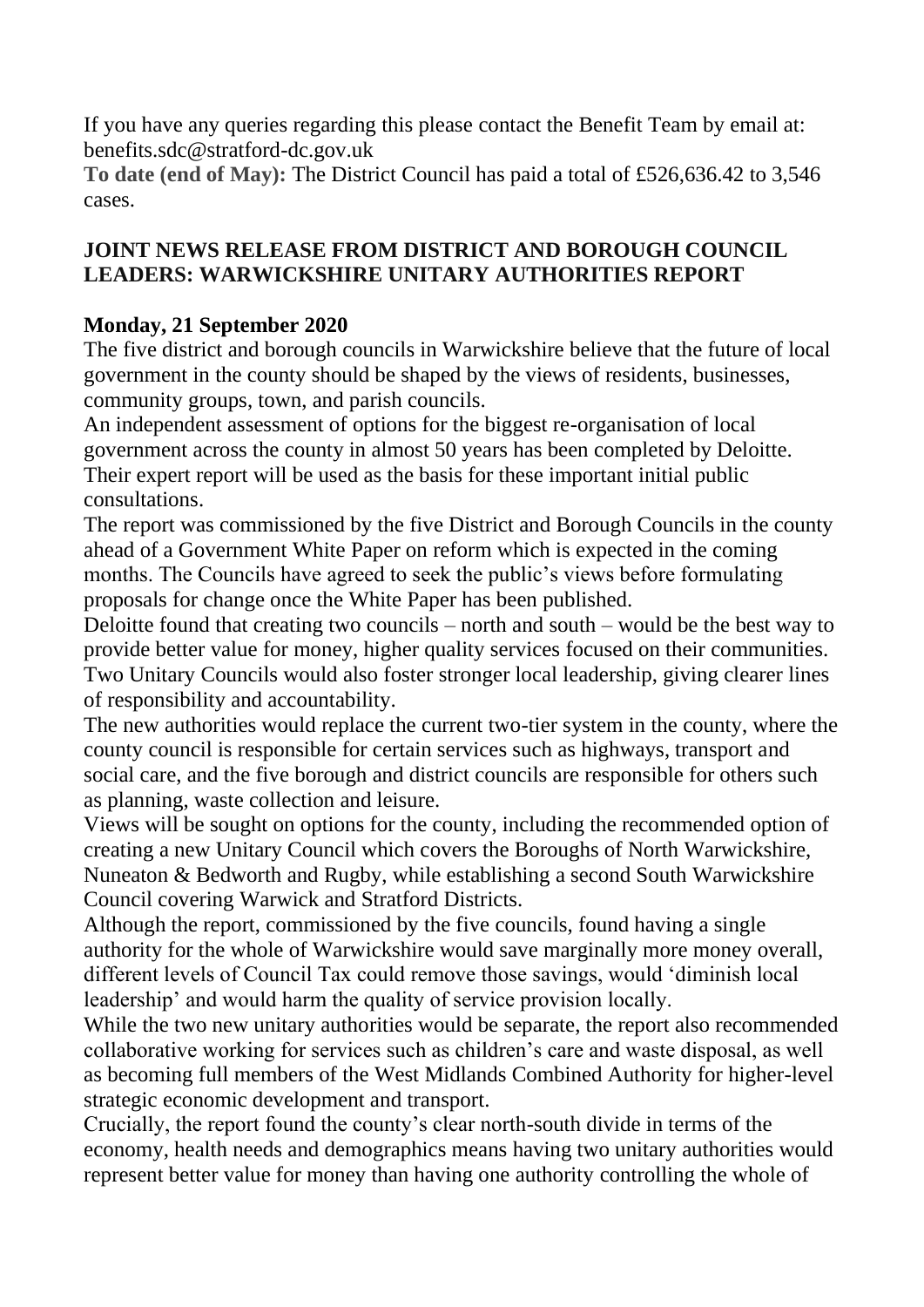the county, saving more than £25 million a year in taxpayers money, compared to the current system.

In a joint statement, the five Leaders said: "This is about giving our residents great value, great quality local government services, fit for the next fifty years and best able to meet whatever challenges may lie ahead for our communities.

"All local authorities are under financial pressure already, and COVID-19 has only made the situation tougher.

"Saving our taxpayers money while delivering high quality, modern local government services is of the utmost importance. We are keen to carefully consider all the options to achieve this goal and look forward to having a meaningful discussion with those who live and work in the county about the future. If that means reorganising our twotier system, then we will support that.

"Although having one authority for the whole of the county may initially save the most money, the report makes it crystal clear the needs of Warwick and Stratford's residents are very different to those in the north of the county and, therefore, creating two unitary authorities could well be the best option for all.

"The county is quite unusual in the sense that the north is clearly distinct from the south in all sorts of ways.

"We need to make sure we are focussing the right services on the right people.

"This report is clear that having two separate authorities will deliver the best outcome to our residents while saving money, but we now want to test that with residents and businesses as this conversation continues.

"Publishing this report widely means that there can be informed discussion amongst residents and councils at all levels. This will help secure the best solution for the county and its residents."

The District and Borough Council Leaders are:

Tony Jefferson, SDC Andrew Day, WDC Julie Jackson, NBBC David Wright, NWBC Seb Lowe, RBC

# **New Chairman for Stratford District Council**

On Wednesday 16 September Stratford-on-Avon District Council held its Annual Council Meeting where Councillor Christopher Kettle handed over the chain of office after an unprecedented two and a half years in the post to Councillor Tony Dixon. During his two terms of office Councillor Christopher Kettle (Bishops Itchington) raised around £3,500 for his Chairman's charities, Young Minds, The Brain Tumour Trust, Shipston Home Nursing and the Warwickshire & Northamptonshire Air Ambulance.

Councillor Tony Dixon (Tanworth-in-Arden) has chosen The Shakespeare Hospice as his Chairman's charity for the year.